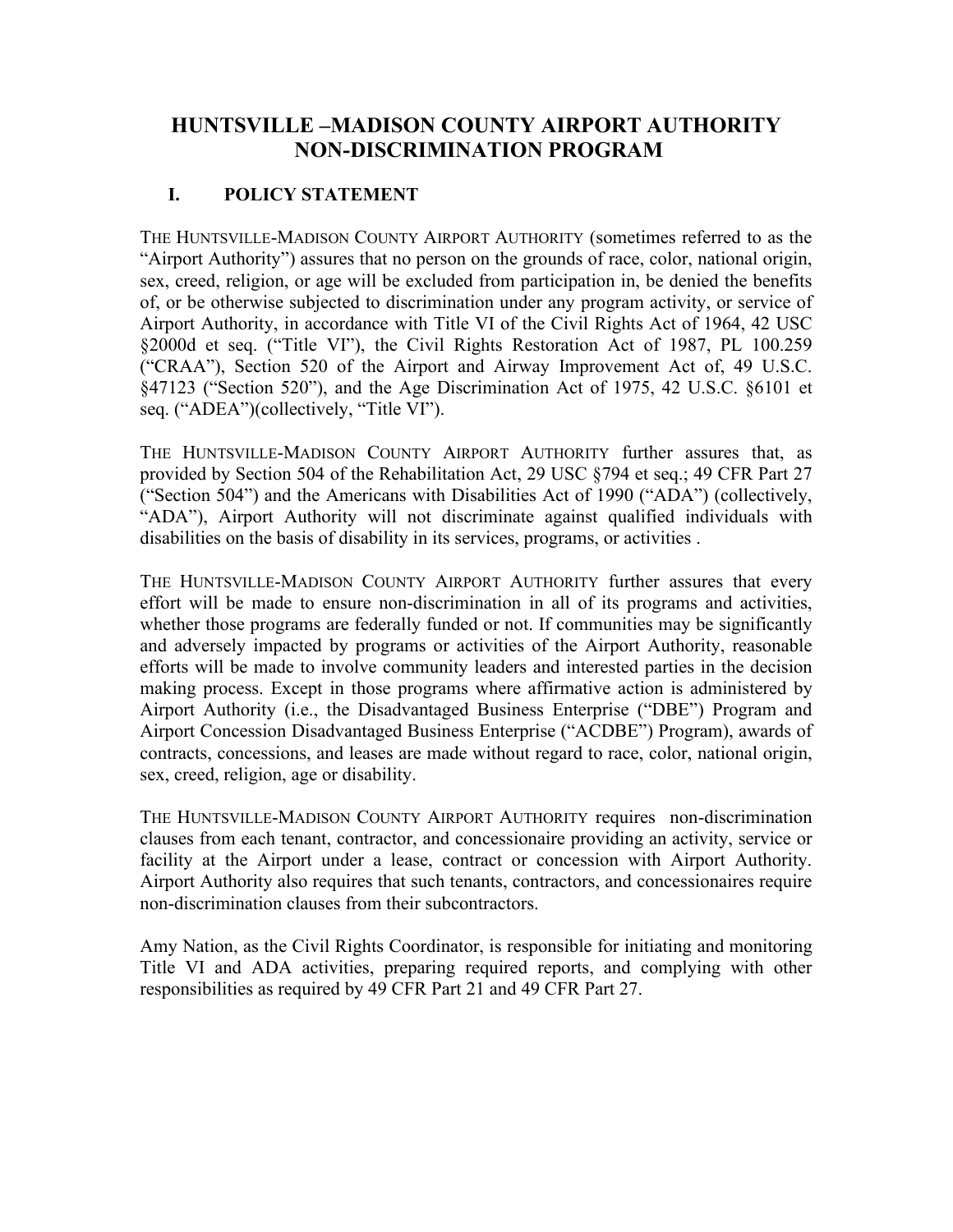### **II. ADMINISTRATION**

The Civil Rights Coordinator is responsible for initiating and monitoring Title VI and ADA activities, preparing required reports, and complying with Title VI and ADA requirements.

In addition, the Civil Rights Coordinator is responsible for coordinating Title VI and ADA information, data, and notices related to federally-assisted programs. This includes the dissemination of Title VI and ADA information to Airport Authority's employees, tenants, concessionaires, and contractors and the posting of the FAA unlawful discrimination notice at the Airport. Airport Authority's Non-Discrimination Program also requires that applicable civil rights provisions, Title VI assurances, and nondiscrimination clauses be included in contracts, leases, and concession agreements.

## **III. CIVIL RIGHTS COORDINATOR RESPONSIBILITIES**

The Civil Rights Coordinator shall endeavor to:

- Receive, record, and forward a copy of Title VI complaints and ADA/504 complaints to the appropriate agency of the Department of Transportation ("Agency") within fifteen (15) days of receipt.
- Provide the Agency with an explanation of attempts made to resolve complaints pursuant to 49 CFR Part 21, Appendix C(b)(3).
- Annually review the Non-Discrimination Program and disseminate information to its employees, tenants, concessionaires, and contractors as needed.
- Respond to requests by the Agency for data, records, and program updates to determine Title VI and ADA compliance.
- Coordinate with program liaisons to collect and make available racial and ethnic data showing the extent to which minority groups are beneficiaries of or impacted by Airport programs. 49 CFR Part 21.9(b) and (c).
- Provide a copy of 49 CFR Part 21 and 49 CFR Part 27 for inspection to requesting parties during normal working hours. A copy of 49 CFR Part 21 can be found at this link: [https://www.ecfr.gov/current/title-49/subtitle-A/part-21.](https://www.ecfr.gov/current/title-49/subtitle-A/part-21) A copy of 49 CFR Part 27 can be found at this link: [https://www.ecfr.gov/current/title-](https://www.ecfr.gov/current/title-49/subtitle-A/part-27)[49/subtitle-A/part-27.](https://www.ecfr.gov/current/title-49/subtitle-A/part-27)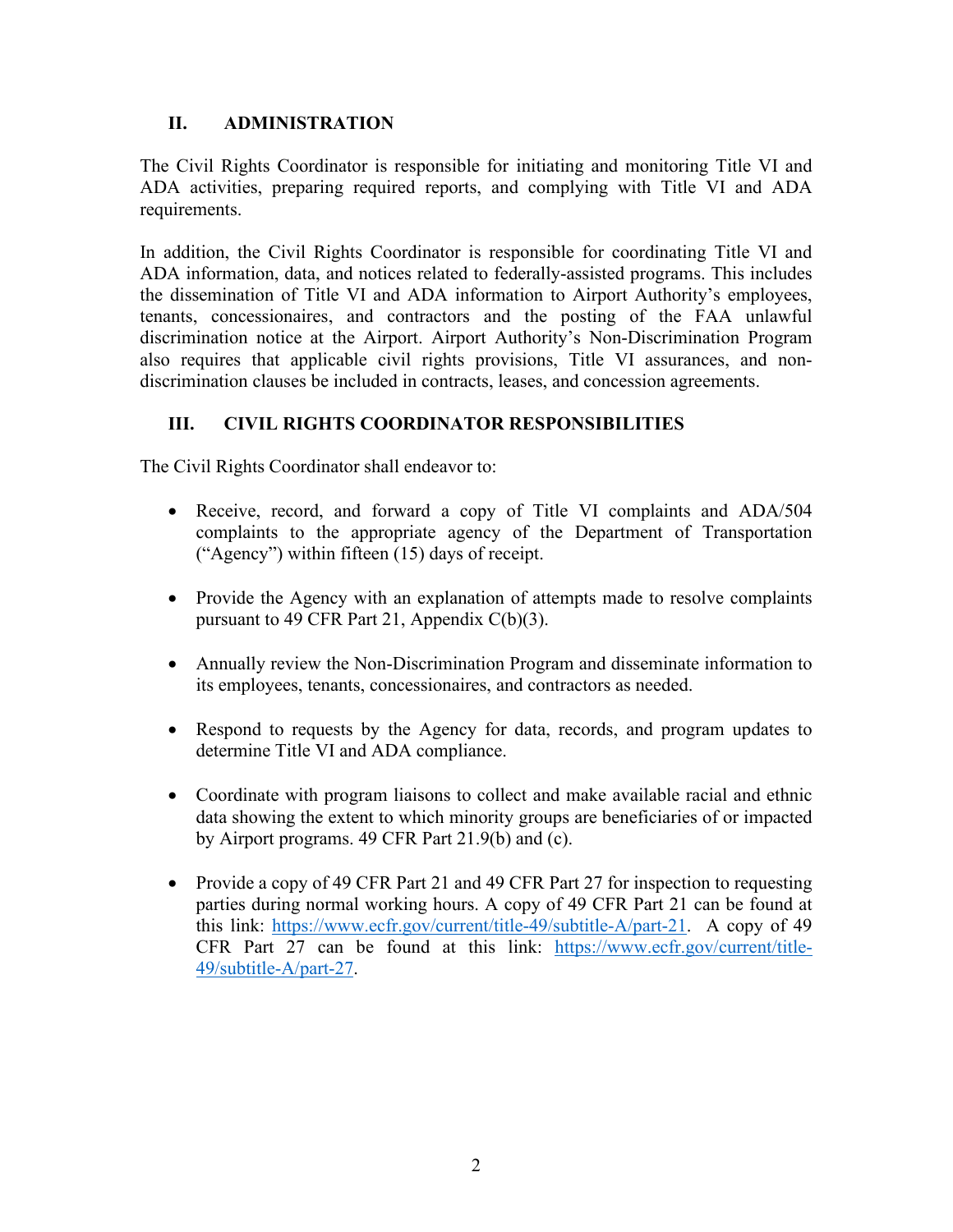#### **IV. GRANT ASSURANCES AND CONTRACT PROVISIONS**

The Huntsville-Madison County Airport Authority, upon application for a grant to purchase land or to implement an airport or noise program involving construction, executes the standard DOT Title VI Assurances.

Airport Authority endeavors to include civil rights provisions, Title VI assurances, and non-discrimination clauses, as applicable and as required, in Airport contracts, agreements, instruments, solicitations (including as set forth in the advisory document issued by FAA and entitled "Contract Provision Guidelines for Obligated Sponsors and Airport Improvement Program Projects, as may be amended).

### **V. MINORITY BUSINESS NOTIFICATION**

Airport Authority's construction and/or concession award processes are not based on race, color, national origin, sex, creed, religion, age, or disability. Information on the award process and documentation for specific bid decisions is kept with the Chief Operating Officer and/or Civil Rights Coordinator as appropriate.

Bids for federally funded airport construction projects and for airport concessions are solicited from area minority businesses. These solicitations may include the following avenues: local minority and general newspapers, trade journals, websites, email transmissions, and professional service directories. Some of the bid notification sources include: Huntsville Madison County African American Chamber of Commerce, *Speakin' Out News*, and Airport Authority's DBE Directory.

#### **VI. ADA/504 POLICIES AND PROCEDURES**

**Effective Communication**: Airport Authority will generally, upon request, provide appropriate aids and services as required for effective communication with qualified persons with disabilities to participate in Airport Authority's programs, services, and activities, including documents/signage in Braille, and other ways of making information and communications, which are the responsibility of the Airport, accessible to people who have speech, hearing, or vision impairments.

**Modifications to Policies and Procedures**: Airport Authority will endeavor to make reasonable modifications to policies and programs to ensure that people with disabilities have an equal opportunity to enjoy its programs, services and activities.

Anyone who requires an auxiliary aid or service for effective communication, or a modification of policies or procedures to participate in a program, service, or activity at the Airport, should contact the Civil Rights Coordinator as soon as possible but no later than 48 hours before the scheduled event. Airport Authority will not place a surcharge on a particular individual with a disability or any group of individuals with disabilities to cover the cost of providing auxiliary aids/services or reasonable modifications of policy, such as retrieving items from locations that are open to the public but are not accessible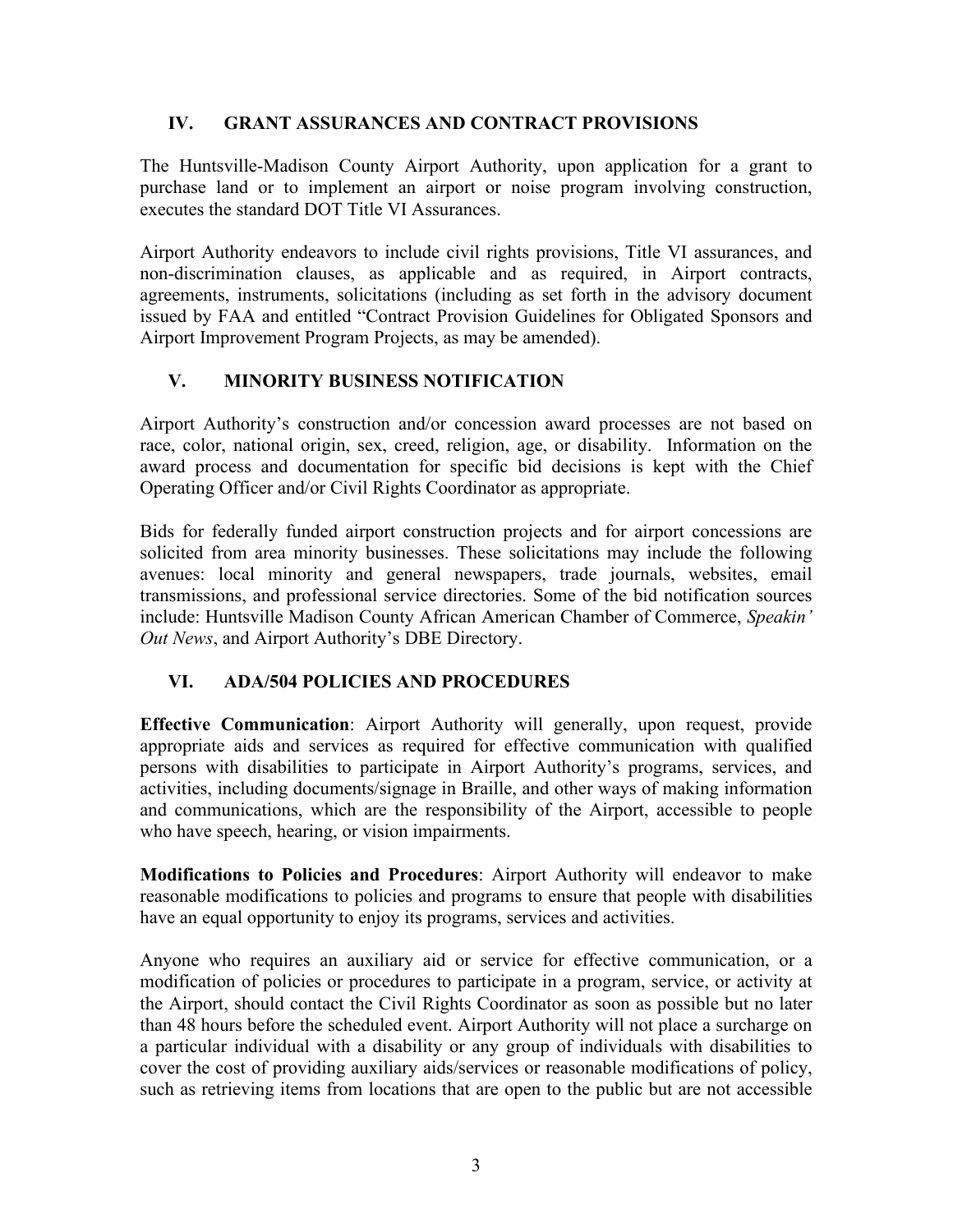to persons who use wheelchairs. However, the ADA does not require Airport Authority to take any action that would fundamentally alter the nature of its programs or services or impose an undue financial or administrative burden. Complaints that a program, service, or activity at the Airport is not accessible to persons with disabilities should be directed to the Civil Rights Coordinator in accordance with Airport Authority's Discrimination Complaint Procedures as described herein.

Self-Assessment: Airport Authority will complete a new or updated self-assessment with respect to the ADA every three (3) years. The self-assessment will evaluate the Airport Authority's programs and activities to identify barriers that prevent persons with disabilities from access, including an evaluation of policies and procedures. The selfassessment will be conducted under the direction of the Civil Rights Coordinator, who will utilize staff resources and/or outside consultants as necessary. The Civil Rights Coordinator may utilize a relevant checklist or self-evaluation tool to complete the assessment. The self-assessment will include an evaluation of ground transportation provider operations at the airport. Based upon the results of the self-assessment, Airport Authority will create a plan and timeline to address any noted deficiencies. As needed, Airport Authority employees, concessionaires, lessees and tenants will be made aware of the findings of the self-assessment and any corrective or affirmative action needed, including but not limited to training and accommodations/modifications at the Airport. Records related to the self-assessment will be retained for at least three (3) years.

### **VII. DISCRIMINATION COMPLAINT PROCEDURES**

Any written Title VI or ADA complaints received by Airport Authority's personnel are to be forwarded to the Civil Rights Coordinator. The Coordinator maintains a record of the complaint(s), conducts a preliminary review, and attempts to resolve the matter. The Civil Rights Coordinator forwards a copy of the complaint and a status of resolution efforts to date to the Agency, as applicable, within fifteen (15) days of receipt. Reasonable efforts will be made to complete an investigation within sixty (60) days.

Airport Authority's complaint procedure will be publicized on Airport Authority's website, made available to members of the public upon request, and disseminated to Airport Authority's employees, contractors, concessionaires, lessees and tenants. Airport Authority's complaint and investigation procedures are more particularly described in Exhibit "A" attached hereto.

The Airport Authority complaint procedure is more particularly described as follows:

**SCOPE.** These procedures are for complaints of discrimination, other than employment discrimination, to Airport Authority. They apply to discrimination by Airport Authority employees, contractors, concessionaires, lessees, or tenants based upon race, color, national origin, sex, creed, religion, age or disability, including but not necessarily limited to complaints under Title VI of the Civil Rights Act of 1964, 42 USC §2000d et seq. ("Title VI"), the Civil Rights Restoration Act of 1987, PL 100.259 ("CRAA"), Section 520 of the Airport and Airway Improvement Act of 1982, 49 U.S.C.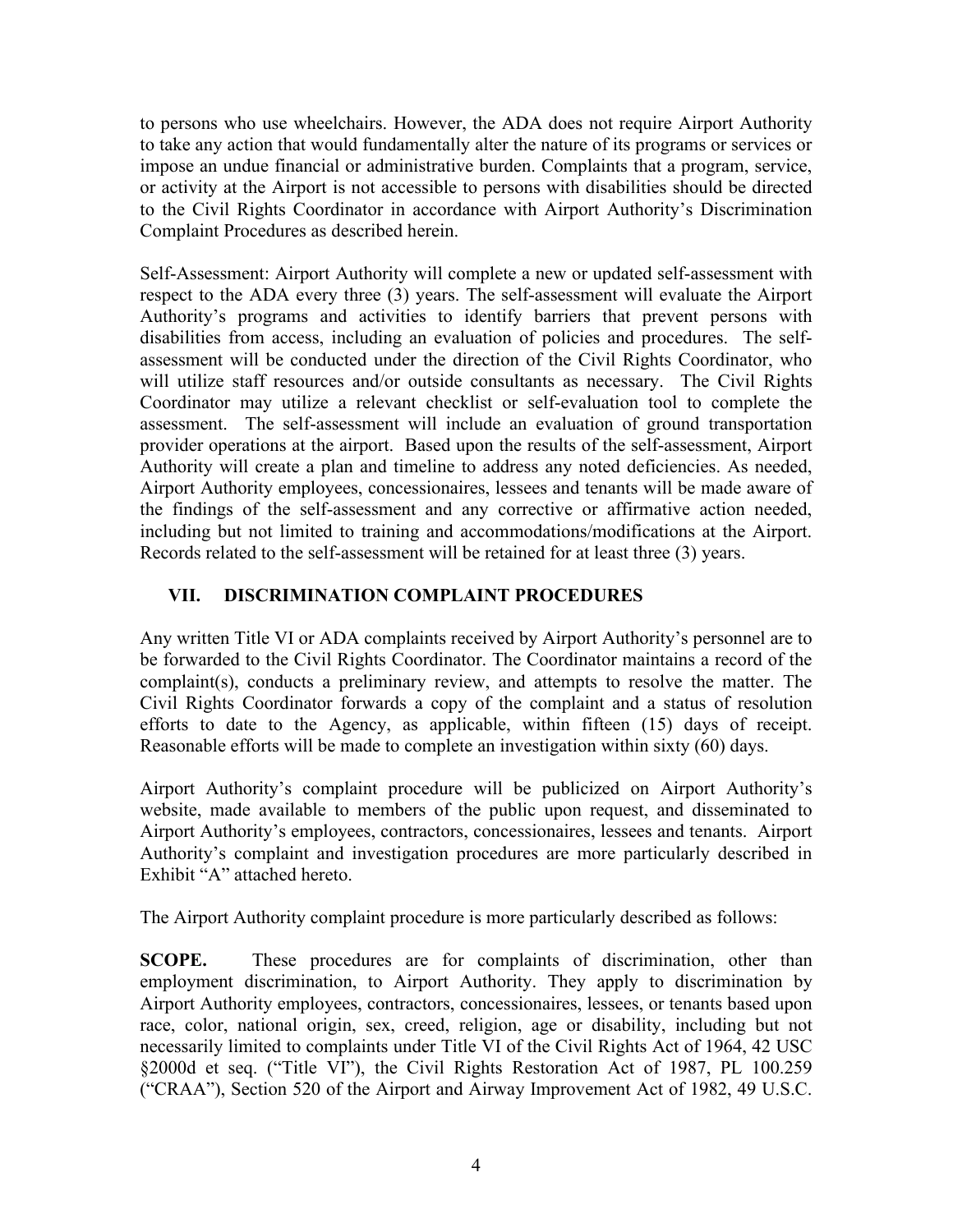§47123 ("Section 520"), and the Age Discrimination Act of 1975, 42 U.S.C. §6101 et seq. ("ADEA") (collectively, "Title VI") and complaints under Section 504 of the Rehabilitation Act and the Americans with Disabilities Act of 1990 (collectively, "ADA"). They cover federally funded programs and activities administered by the Airport Authority.

**COMPLAINTS.** Any person who feels that he or she has been subjected to discrimination on the basis of race, color, national origin, sex, creed, religion, age or disability has the right to file a complaint with Airport Authority. These procedures do not deny or limit the right of a complainant to file a formal complaint with an outside agency, such as the Department of Transportation, Federal Aviation Administration (FAA), or Federal Transit Administration (FTA)(as applicable, the "Agency"), or to seek private legal counsel regarding discrimination. Information on filing a complaint with the appropriate agency may be obtained from the Civil Rights Coordinator.

Complaints must be filed within ninety (90) days after the discriminatory event, must be in writing, and must be delivered to:

Amy Nation Civil Rights Coordinator Huntsville-Madison County Airport Authority 1000 Glenn Hearn Blvd, Box 20008 Huntsville, Alabama 35824 Telephone: (256) 772-9395

**WRITTEN COMPLAINTS REQUIRED.** If a verbal complaint is received, the complainant should be given a copy of these Airport Authority's Discrimination Complaint Procedures and instructed to submit a written complaint within ninety (90) days of the discriminatory event. Accommodation (such as personal interviews or tape recording of the complaint) will be provided upon request to individuals unable to file a written complaint due to a disability.

**INITIAL RECEIPT OF WRITTEN COMPLAINT.** The Civil Rights Coordinator will log in a complaint and promptly send copies of the complaint to Airport Authority's Chief Operating Officer and Chief Executive Officer of .

**CONTACT WITH COMPLAINANT.** The Civil Rights Coordinator will endeavor to meet with and speak to the complainant to clarify the issues, obtain any additional information needed, and determine if informal resolution might be possible.

**ASSIGNMENT OF INVESTIGATOR.** The Civil Rights Coordinator will promptly begin the investigation or designate an investigator.

**AGENCY NOTIFICATION.** A copy of complaints alleging a Title VI or ADA violation by Airport Authority employees, contractors, concessionaires, lessees, or tenants, relative to Airport Authority's aviation activities, services, or other benefits, will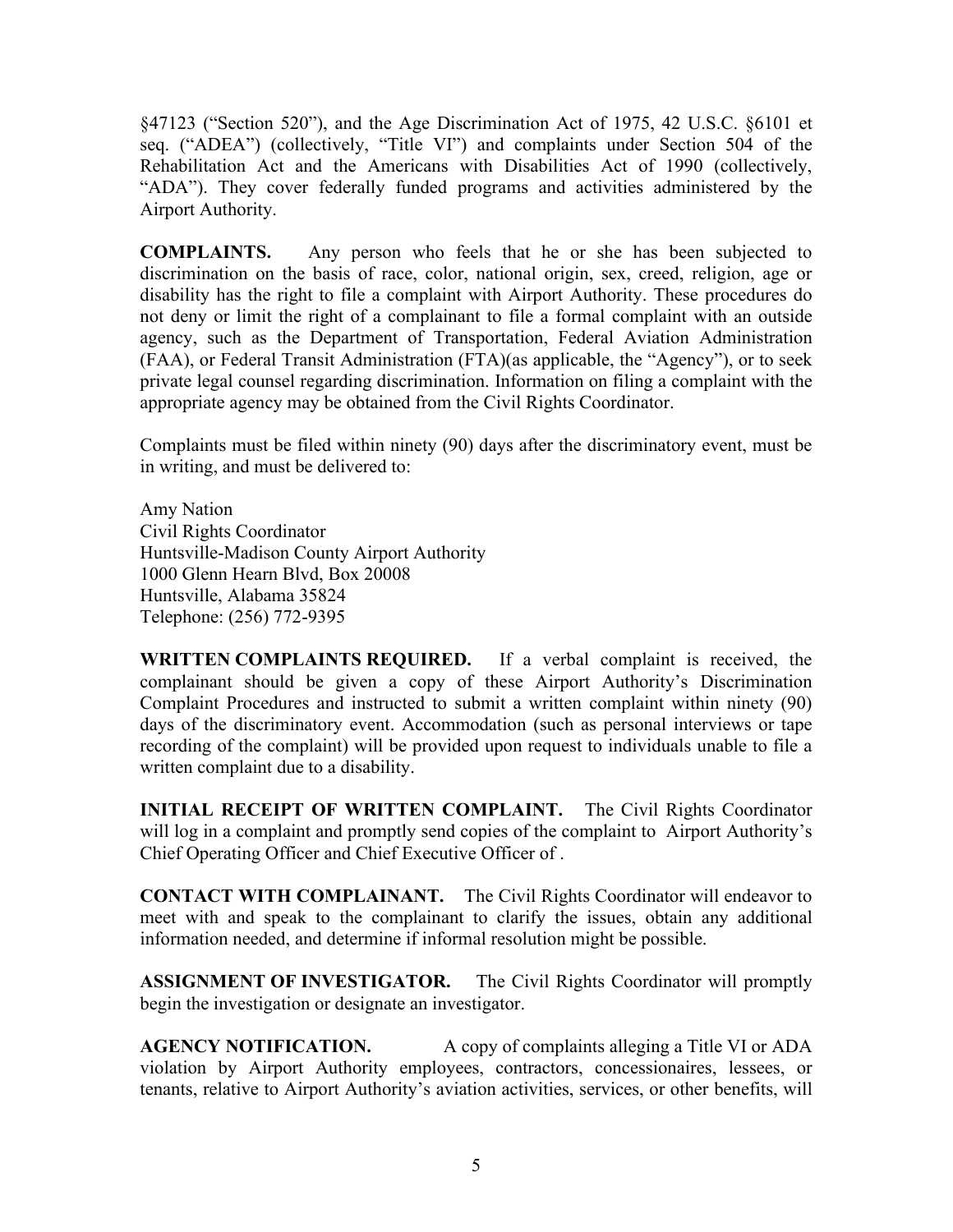be forwarded to the Agency within fifteen (15) days of receipt of the complaint. In addition to forwarding the complaint, the Civil Rights Coordinator will include a statement describing any actions taken to resolve the matter and the status thereof to the Agency.

**COOPERATION WITH AGENCY.** The Civil Rights Coordinator will promptly investigate all discrimination complaints, including those referred to the Agency. In investigating a complaint that has been referred to the Agency, the Civil Rights Coordinator will endeavor to avoid interfering with the Agency's investigation, will cooperate with the Agency when possible, and will share factual information with the Agency.

**PROMPT INVESTIGATION.** The Title VI Coordinator will make reasonable efforts to complete discrimination complaint investigations within sixty (60) calendar days after the complaint is received, though some investigations may take longer.

**CONSULTATION WITH LEGAL COUNSEL.** The Civil Rights Coordinator will have an opportunity to consult with Airport Authority's legal counsel regarding the investigation and the report.

**PROMPT RESOLUTION OF DISPUTES.** The Civil Rights Coordinator will quickly and fairly resolve disputes with complainants, or with employees, contractors, concessionaires, lessees, tenants, or other persons, through informal negotiations and/or other dispute resolution methods.

**AVOIDING FUTURE DISCRIMINATION.** In addition to taking action with respect to any specific instances of discrimination, Airport Authority will endeavor to identify and implement measures to reduce the chances of similar discrimination in the future.

**INTIMIDATION AND RETALIATION PROHIBITED.** Airport Authority will not intimidate or retaliate against a person who has filed a complaint alleging discrimination.

**INVESTIGATION REPORT.** After completing the investigation, the Civil Rights Coordinator will prepare a written report.

**RECORDS RETENTION.** Complaints will be kept on file for a minimum of one (1) year and records, including summaries of such complaints, will be kept a minimum of five (5) years.

**COPIES TO DOT/FAA/FTA.** Copies of each Title VI or ADA complaint, a summary of the final investigation report, any response, and Airport Authority's transmittal letter to the complainant and the respondent will be sent to the Agency.

**FORWARDING REPORT AND RESPONSE TO COMPLAINANT.** At the completion of the investigation, the complainant and the respondent will receive a letter of findings and determination of the investigation and any applicable resolution. The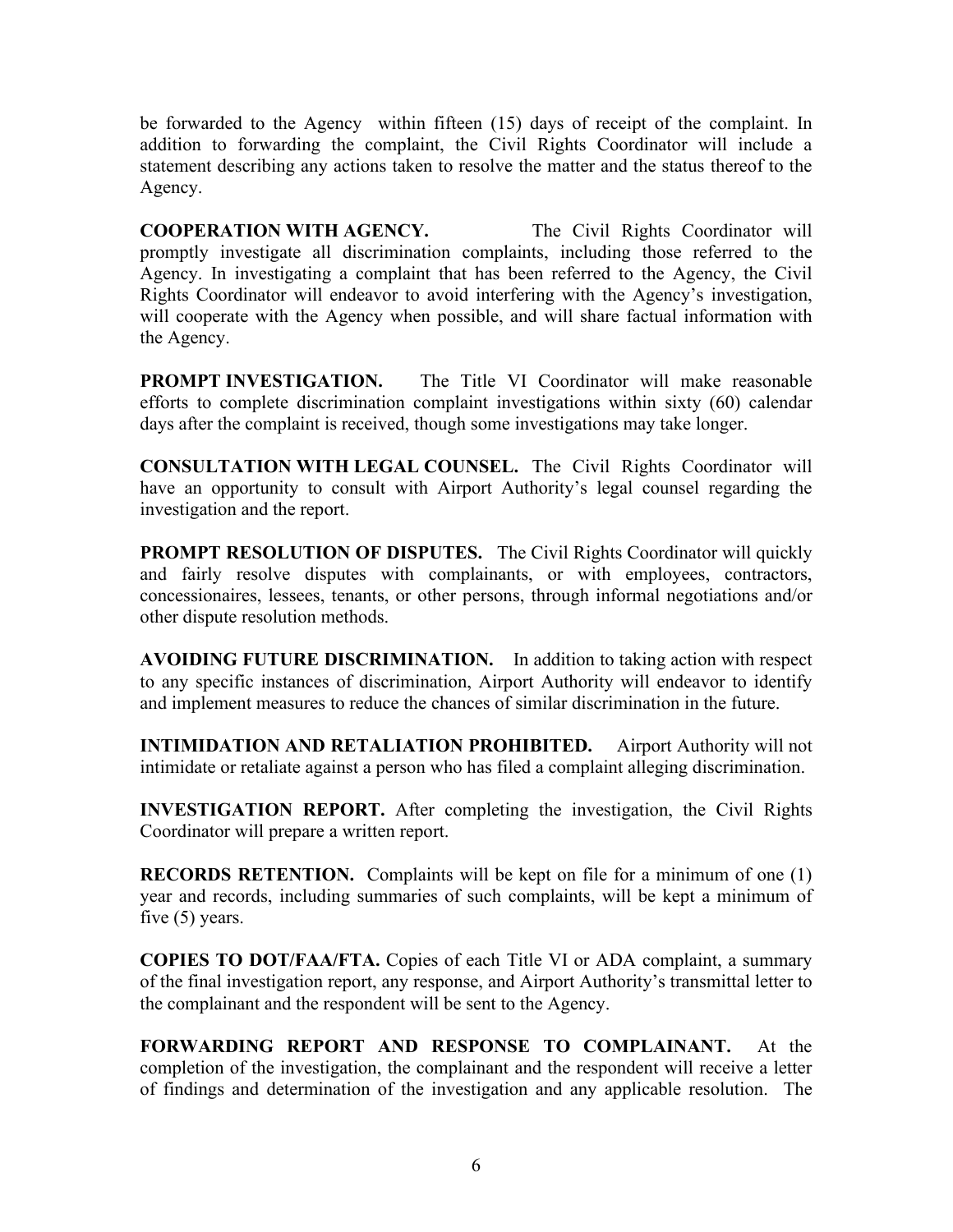letter transmitting the findings and any applicable resolution will describe the complainant's appeal rights. If necessary, the report will be provided in a format accessible to the complainant, such as large print or audio tape. Copies of each discrimination complaint, a summary of the investigation report, any response, and Airport Authority's transmittal letter to the complainant will be sent to the Agency.

**APPEAL AND FINAL ADMINISTRATIVE ACTION.** If the complainant disagrees with the written response or conclusion, the complainant may file an appeal in writing no later than thirty (30) days from receipt of the Civil Rights Coordinator's decision to the Airport Authority's Chief Operating Officer at 1000 Glenn Hearn Blvd SW, Huntsville, AL 35824 The written appeal must contain all arguments, evidence, and documents supporting the basis for the appeal. The Chief Operating Officer will issue a final written decision in response to the appeal.

## **VIII. EMPLOYEE INSTRUCTION**

New employees shall be advised of Airport Authority's Non-Discrimination Program, including the process for forwarding complaints to the Civil Rights Coordinator.

## **IX. TRAINING**

Airport Authority will provide training to its contractors, concessionaires, lessees, and tenants on Airport Authority's Non-Discrimination Program. Training will include instruction on properly forwarding all discrimination complaints to the Civil Rights Coordinator. Refresher information will be provided on a periodic basis.

## **X. NOTICE**

Airport Authority displays the FAA unlawful discrimination notice in public areas of the Airport and upon request makes available a copy of 49 C.F.R. Part 21 and 49 C.F.R. Part 27. Airport Authority ensures that the posted notices are visible and maintained. Airport Authority will also include its Discrimination Complaint Procedures and requests for reasonable accommodation/modification procedures on its website.

Airport Authority will endeavor to provide notice of public hearings and opportunities to comment on proposed airport projects which impact the community. Such notices may be advertised in general and minority newspapers and/or other media as appropriate. Airport Authority may contact leaders in the affected communities directly and solicit their participation. Airport Authority maintains records of all such notices and the efforts made to reach the affected community. Accommodations for those with limited English proficiency, persons with a disability, persons who are blind/vision impaired, and persons who are deaf/hearing impaired will be made upon request.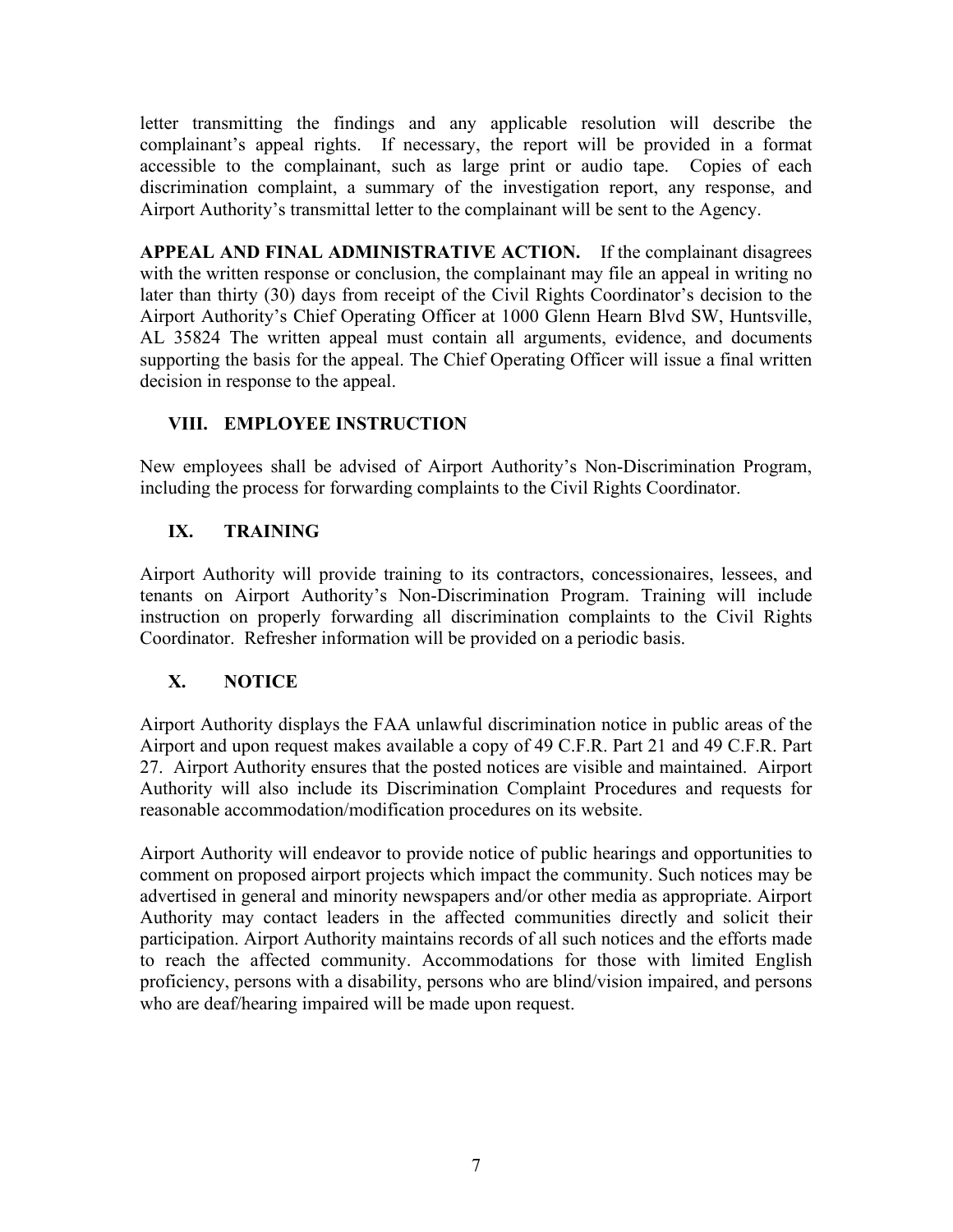#### **XI. REPORTS AND FORMS**

Airport Authority will make available to any requesting party, at its office during regular business hours and on its website, forms for filing Title VI and ADA complaints and requests for reasonable accommodation/modification.

#### **XII. LIMITED ENGLISH PROFICIENCY (LEP) POLICYEXECUTIVE ORDER 13166**

**Policy Statement:** The purpose of this policy is to establish effective guidelines, consistent with Title VI of the Civil Rights Act of 1964 and Executive Order 13166, for Airport Authority personnel to follow when providing services to, or interacting with, individuals who have Limited English Proficiency (LEP).

It is the policy of Airport Authority to provide meaningful access for LEP persons to all Airport programs. Airport Authority shall endeavor to provide language assistance services to LEP individuals, including those who request such language assistance at the Airport.

With regard to community statistics, the following are languages in which LEP may exist:

Languages Spoken at Home (5 Years and Older) – State of Alabama (U.S. Census Bureau; American Community Survey - 2019)

| LANGUAGE SPOKEN AT HOME              | Estimate | Percent |
|--------------------------------------|----------|---------|
| Population 5 years and over          | 4616588  | 100%    |
| English only                         | 4361203  | 94.5%   |
| Language other than English          | 255385   | 5.5%    |
| Speak English less than "very well"  | 101624   | $2.2\%$ |
| Spanish                              | 165933   | 3.6%    |
| Speak English less than "very well"  | 71510    | $1.5\%$ |
| Other Indo-European languages        | 37873    | $0.8\%$ |
| Speak English less than "very well"  | 8253     | $0.2\%$ |
| Asian and Pacific Islander languages | 42704    | $0.9\%$ |
| Speak English less than "very well"  | 18818    | $0.4\%$ |
| Other languages                      | 8875     | $0.2\%$ |
| Speak English less than "very well"  | 3043     | $0.1\%$ |

As stated in DOT Notice 2001-8696 (FR22ja01-233), transportation is considered an essential service to participation in modern society. Therefore, Airport Authority shall endeavor to develop and tailor its plan to provide language and translation services, as needed, to individuals with LEP, in order that they may have access to activities administered at the Airport. Such services may include: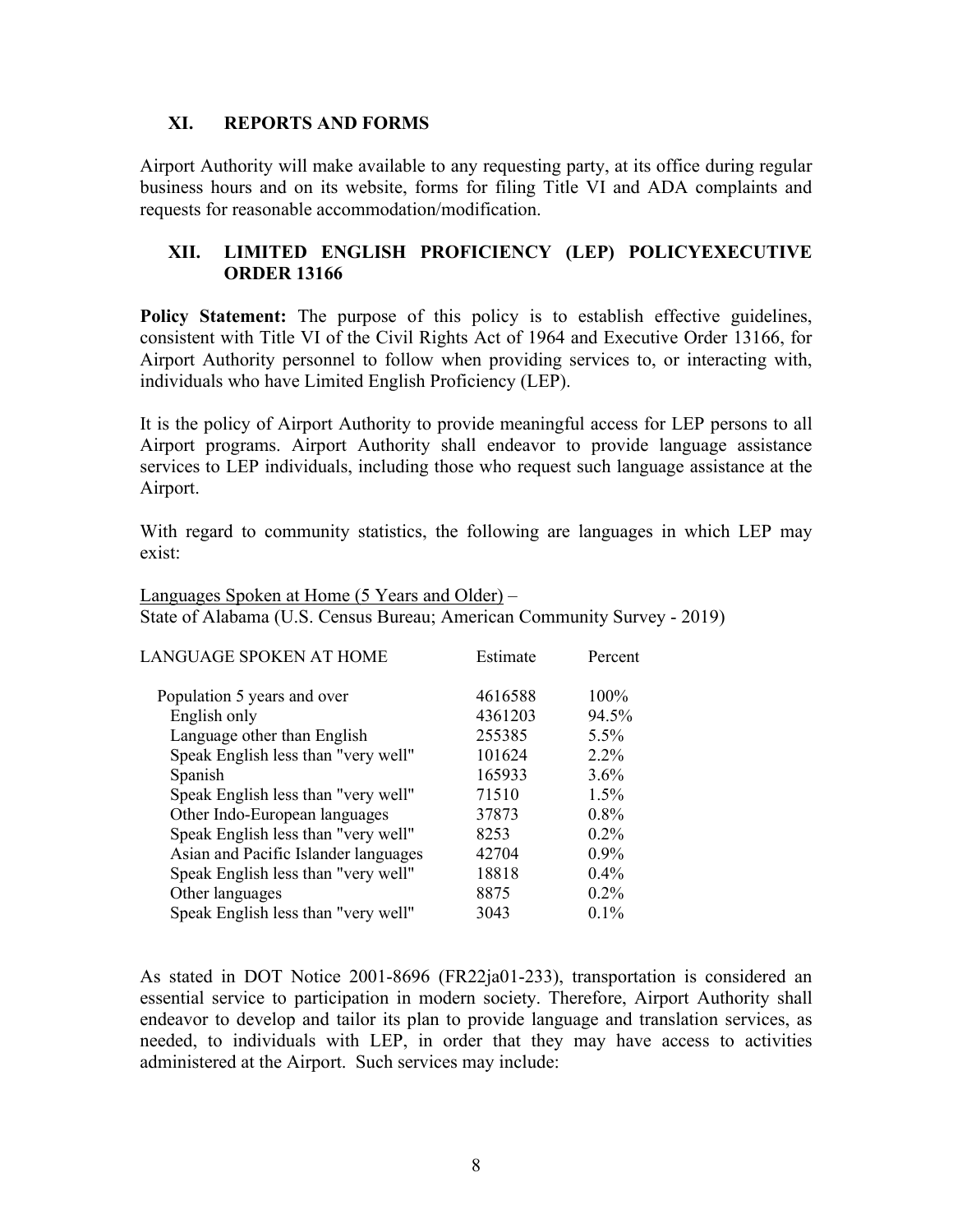- a) Performing self-assessments to identify language services needed at the Airport, including understanding how LEP individuals interact with Airport Authority; identifying and assessing LEP communities; providing language assistance services as necessary; training staff on policies and procedures; providing notice of language assistance services; and monitoring, evaluating and updating its language access plans and procedures.
- b) Providing written notices in identified languages, when appropriate, on how to receive translated written materials and/or to arrange for a translator at a public meeting.
- c) Creating public notices and broadcasts with information regarding translation services where such services are needed due to an impact on the LEP community.
- d) Gathering and maintaining information about translation, interpretation, and related services in the area surrounding the Airport for day to day concerns.
- e) Providing written translation of materials as needed.
- f) Conducting surveys of staff to determine the need for language assistance services.
- g) Observing and evaluating interactions with LEP individuals at the Airport.
- h) Soliciting feedback from community-based organizations and other stakeholders about Airport Authority's effectiveness and performance in ensuring meaningful access for LEP individuals.
- i) Keeping current on community demographics.
- j) Considering new resources for ensuring improved access for LEP individuals.
- k) Monitoring how Airport Authority responds to any complaints or suggestions by LEP individuals, community members or employees regarding language assistance services provided.
- l) Monitoring the frequency with which LEP individuals contact the Airport Authority in connection with the use of the Airport Authority's programs or services. For example, the "Contact Us" form on the website will ask individuals to inform the Airport Authority if they have limited English proficiency. Airport Authority will periodically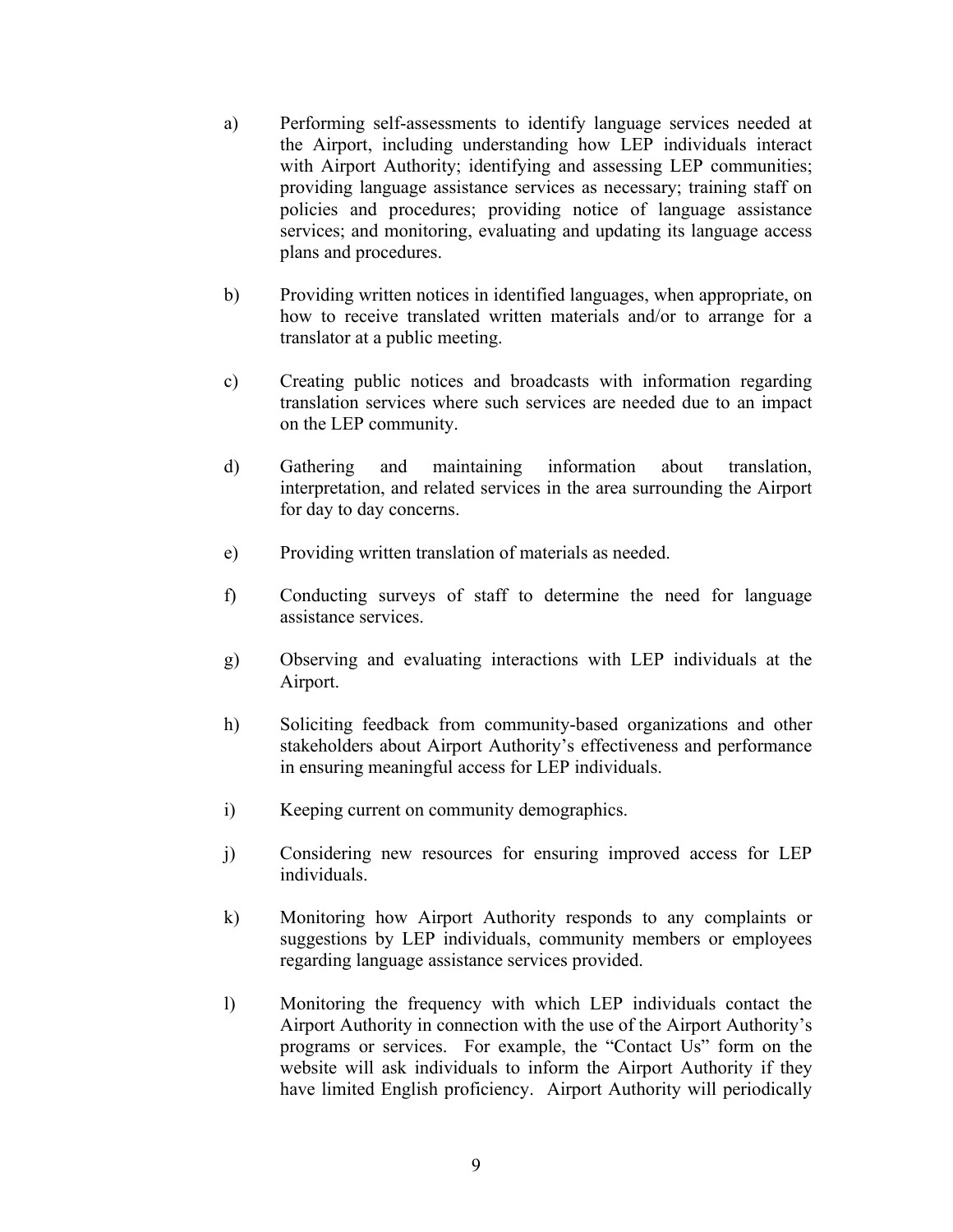review the number of LEP individuals contacting the Airport Authority in connection with the use of the Airport Authority's programs and services to address the need for LEP services.

#### **XIII. COMMUNITY STATISTICS**

Several regulations related to Title VI of the Civil Rights Act of 1964 require federal grant recipients to gather and maintain information on community demographics. Community statistics in the State of Alabama from the Census Bureau (American Community Service 2019) are as follows:

| POPULATION STATISTICS                                           | Number  | Percentage |
|-----------------------------------------------------------------|---------|------------|
| <b>ONE RACE</b>                                                 |         |            |
| Total population                                                | 4903185 | 100%       |
| White                                                           | 3409415 | 69.5%      |
| <b>Black or African American</b>                                | 1364474 | 27.8%      |
| American Indian and Alaska Native                               | 53674   | $1.1\%$    |
| Asian                                                           | 87434   | 1.8%       |
| Native Hawaiian and Other Pacific Islander                      | 5386    | $0.1\%$    |
| Some other race                                                 | 81472   | 1.7%       |
| HISPANIC OR LATINO AND RACE                                     |         |            |
| Total population                                                | 4903185 | 100%       |
| Hispanic or Latino (of any race)                                | 219296  | 4.5%       |
| Mexican                                                         | 124329  | 2.5%       |
| Puerto Rican                                                    | 22045   | 0.4%       |
| Cuban                                                           | 6682    | $0.1\%$    |
| Other Hispanic or Latino                                        | 66240   | $1.4\%$    |
| Not Hispanic or Latino                                          | 4683889 | 95.5%      |
| White alone                                                     | 3192955 | 65.1%      |
| <b>Black or African American alone</b>                          | 1312821 | 26.8%      |
| American Indian and Alaska Native alone                         | 19364   | 0.4%       |
| Asian alone                                                     | 65215   | 1.3%       |
| Native Hawaiian and Other Pacific                               | 1520    | $0.0\%$    |
| Islander alone                                                  |         |            |
| Some other race alone                                           | 9623    | 0.2%       |
| <b>TWO OR MORE RACES</b>                                        | 82391   | $1.7\%$    |
| Two races including Some other race                             | 2245    | $0.0\%$    |
| Two races excluding Some other race,<br>and Three or more races | 80146   | 1.6%       |

Low Income Communities: A low income area is an identifiable group of persons living in a geographic proximity whose median household income is at or below the Department of Health and Human Services poverty guidelines.

Household Income Information, (city-data.com), Madison County, AL area Median Household Income: \$63,111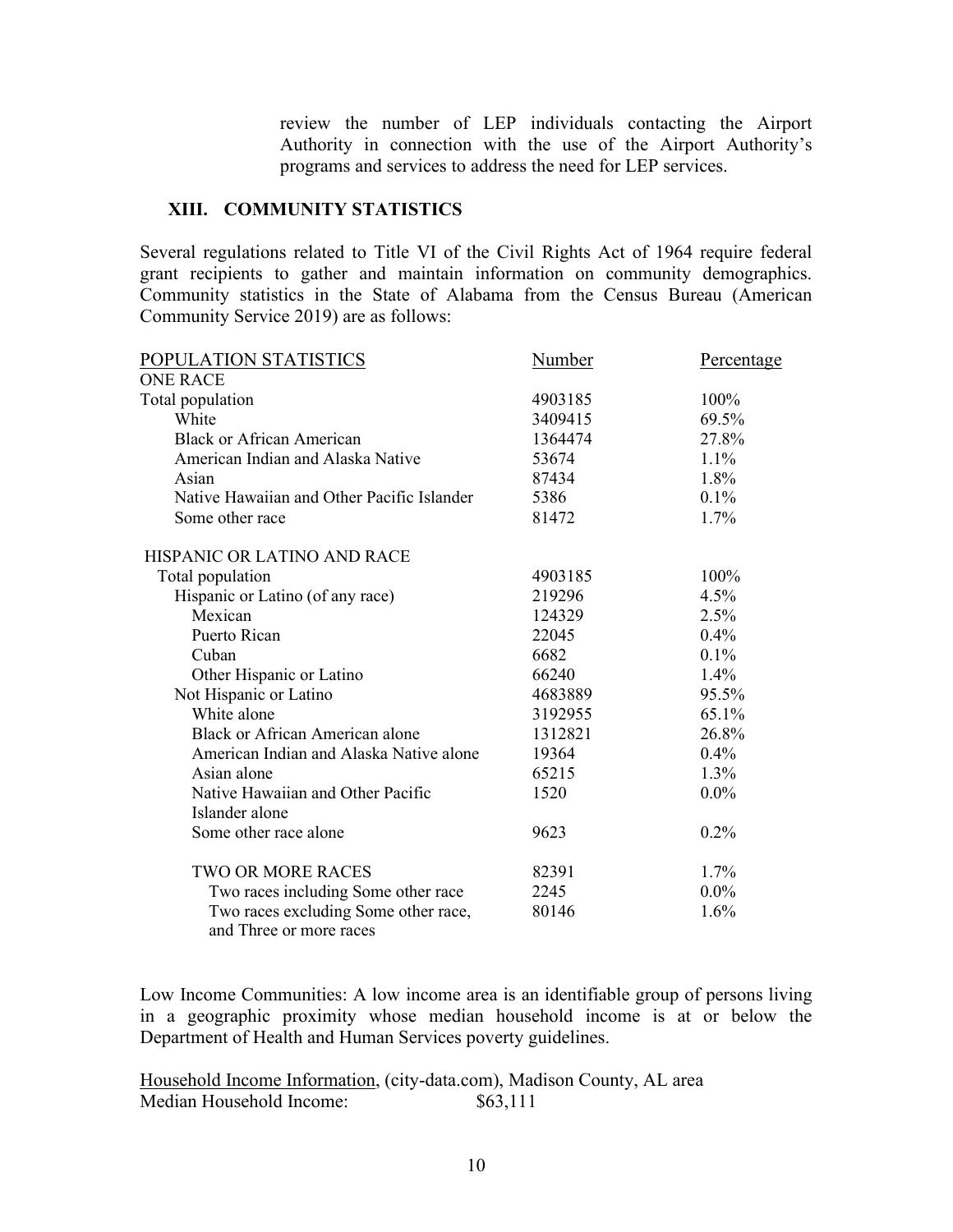| Median House Value:                | \$192,500 |
|------------------------------------|-----------|
| <b>Median Contract Rent:</b>       | \$706     |
| Unemployment:                      | $3.3\%$   |
| Residents below the Poverty Level: | $12.1\%$  |
| Median Resident Age:               | 38.5      |

This information was updated through the following media:

U.S. Census Bureau Information American Community Survey (U.S. Census Bureau) City-Data.Com

#### **XIV. GENERAL REPORTING REQUIREMENTS**

The Huntsville-Madison County Airport Authority has and will maintain information on active lawsuits and complaints filed against it alleging discrimination on the basis of race, color, national origin, sex, creed, religion, age, or disability with respect to services, programs or other benefits provided at the Airport. Airport Authority will also maintain information related to civil rights compliance reviews conducted by local, state, and federal agencies over the preceding three (3) years.

Airport Authority will endeavor to maintain information related to its use of federal assistance on projects at the Airport. Included in this information is data related to the direct impact of the project on the community, if any, such as anticipated relocation of minority citizens and businesses, loss of community business or household income, significant increase in traffic, city congestion, and loss of public parking areas.

## **XV. PROGRAM SPECIFIC REQUIREMENTS**

The internal review process for service and capital program decisions shall endeavor to carry out the Huntsville-Madison County Airport Authority's policy that no person on the grounds of race, color, national origin, sex, creed, religion, age or disability shall be excluded from participation in, denied the benefits of, or be otherwise subjected to discrimination under any program or activity. The internal review process for service and capital program decisions, as they relate to Title VI and ADA, will be the responsibility of Airport Authority's Civil Rights Coordinator, the Chief Operating Officer, and the Chief Executive Officer. These individuals will discuss Title VI and ADA compliance decisions concerning improvement programs (i.e., construction) with the Airport Authority's Senior Manager of Design and Construction.

As part Airport Authority's implementation of this Non-Discrimination Program, pursuant to its internal review process for service and capital program decisions, Airport Authority endeavors to implement nondiscriminatory decisions and policies, including setting goals for performance of work and/or services by DBEs. In addition, construction contracts, leases, and concession agreements contain federal provisions requiring